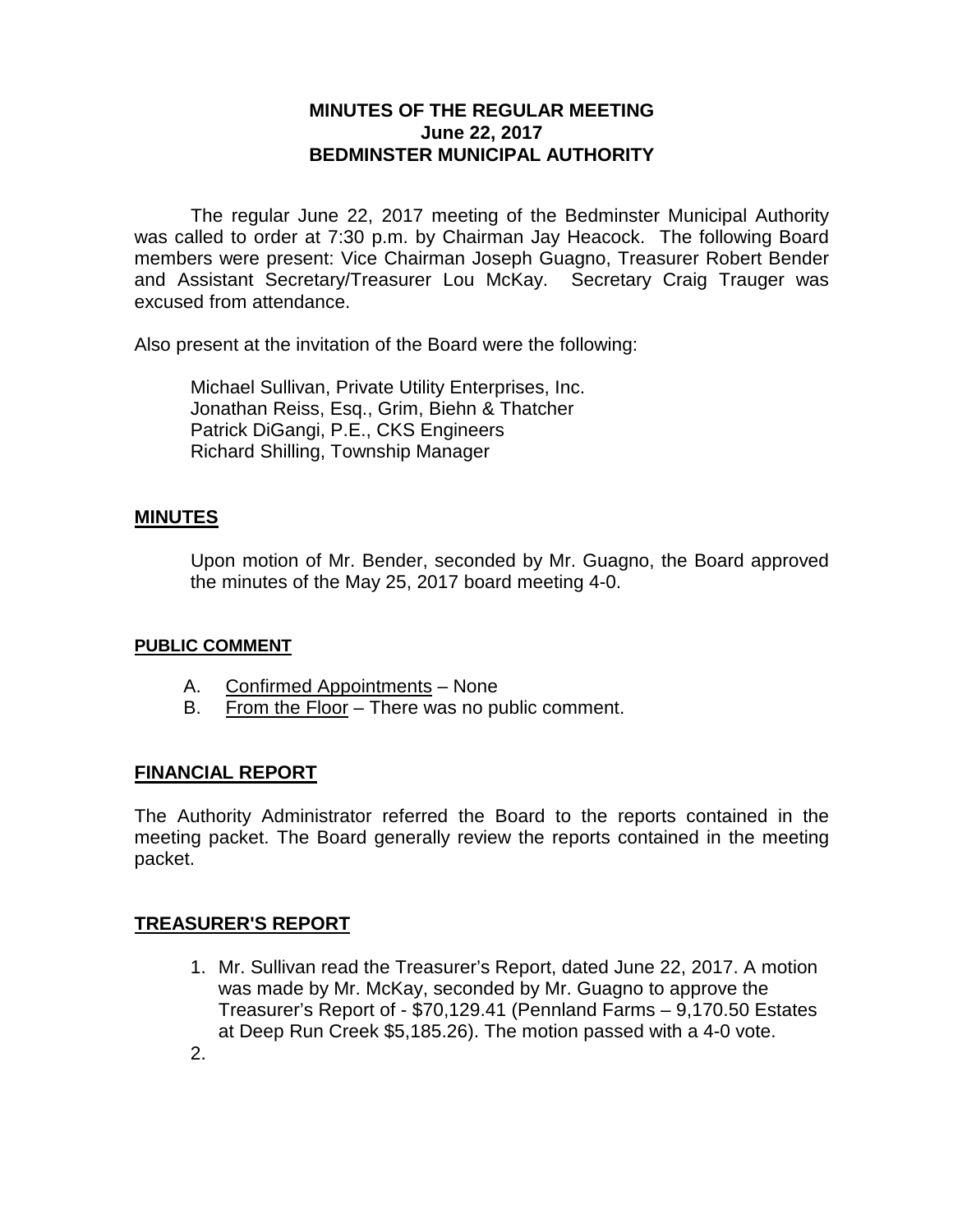## **SOLICITOR'S REPORT**

### **Authority Business**

Mr. Reiss referred the Board to his written report.

#### **Developments**

Mr. Reiss referred the Board to his written report.

## **ENGINEER'S REPORT**

### **Authority Projects**

The Authority's Engineer generally reviewed the projects within the written engineering report with the Board.

- 1. BMA Tapping Fee Update Mr. DiGangi provided an update to the Board on the progress the Tapping Fee Calculation.
- 2. Deep Run WWTP Decommission Project Mr. DiGangi provided an update to the Board on the Deep Run WWTP Decommission Project. The project needs to be approved by the Board of Supervisors and is being scheduled for an upcoming Planning Commission and Board of Supervisors meeting. Construction is expected to begin in the fall 2017.
- 3. Weiss Market Mr. DiGangi provided an update to the Board relative to the plan review and development status.

**Operations Report** – Mr. Sullivan reviewed his report with the Board.

## **AUTHORITY REPORT –**

## **General Matters/Administrative/Operations**

Sump Pump – Mr. Sullivan discussed with the Board notification to homeowners regarding proper discharge of water from sump pumps into the Authority's collection system

Mr. Sullivan discussed with the Board the delinquent account of Ms. Zolfchak. A motion was made by Mr. Bender, second by Mr. Guagno to apply all applicable policies, including placement of lien and other appropriate enforcement action on the property for non-payment of the account. The motion passed with a 4-0 vote.